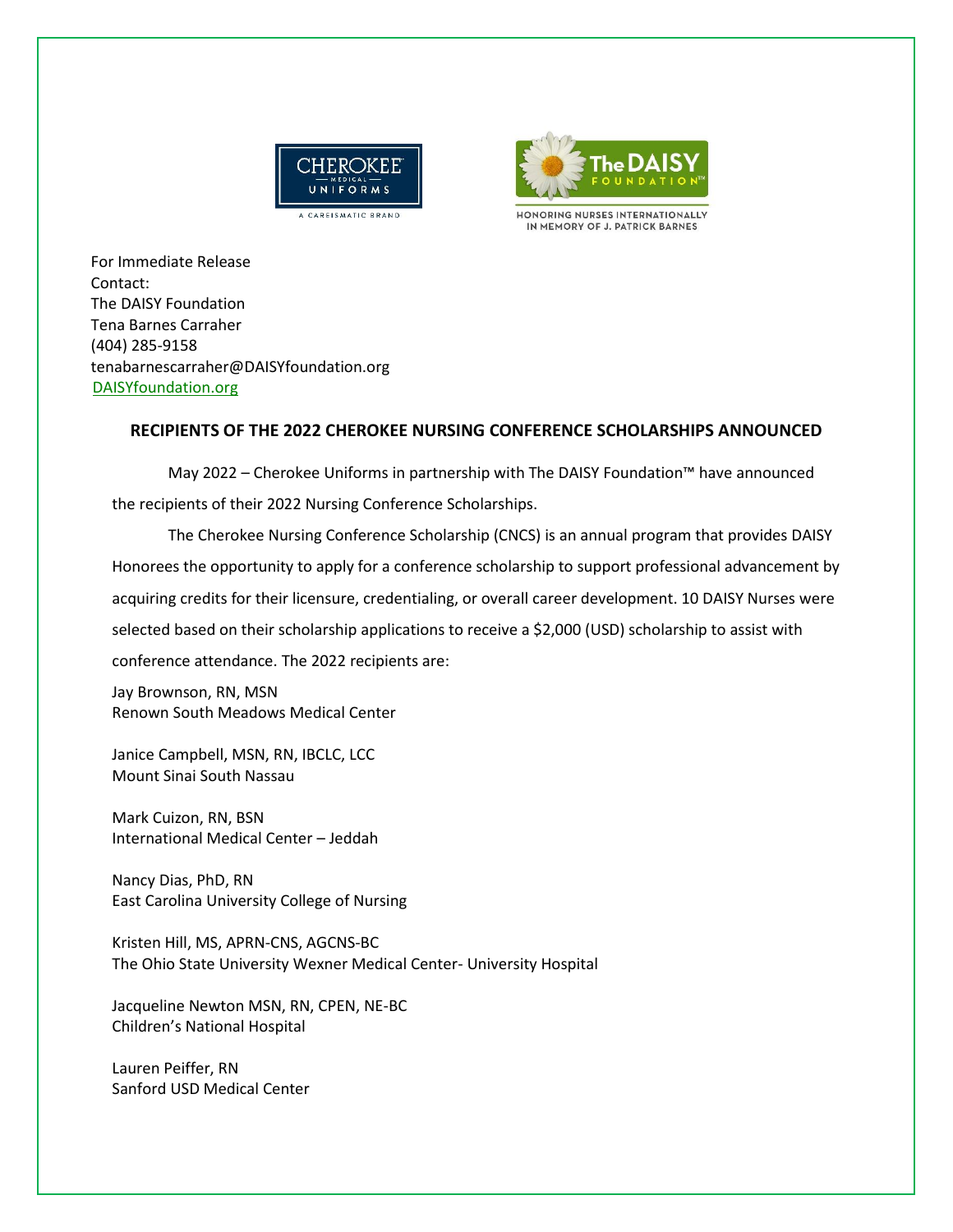Michelle Raynor, MSN/ MHA, RN Maryland Regional Outpatient Clinic and Friendship Heights

Theresa Wavra, MSN, RN Children's National Medical Center

Brigitte Williams, RN, BSN Vanderbilt University Medical Center & The Vanderbilt Clinics

Learn more about these recipients and the Cherokee Nursing Conference Scholarship at <https://www.cherokeenursingscholarship.com/> .

Said Deb Zimmermann, DNP, RN, NEA-BC, FAAN, Chief Executive Officer for the DAISY Foundation, "Nurses are lifelong learners. We are delighted that Cherokee Uniforms is supporting nurses in their quest to enhance their knowledge and improve the health of their communities."

Wendell Mobley, Vice President, Healthcare Partnerships & Public Affairs of Careismatic Brands, whose brands include Cherokee Uniforms, added "The professional development of nurses is the lifeblood of nursing and healthcare. Cherokee Uniforms is honored to partner with The DAISY Foundation to help elevate nurses by providing these scholarships."

## About The DAISY Foundation

The DAISY Foundation is a not-for-profit organization, established in memory of J. Patrick Barnes, by members of his family. Patrick died at the age of 33 in late 1999 from complications of Idiopathic Thrombocytopenic Purpura (ITP), a little known but not uncommon auto-immune disease. (DAISY is an acronym for Diseases Attacking the Immune System.) The care Patrick and his family received from Nurses while he was ill inspired the creation of The DAISY Award® for Extraordinary Nurses, an evidenced-based means of providing Nurse recognition and thanking Nurses for making a profound difference in the lives of their patients and patient families.

In addition to the DAISY Award for Extraordinary Nurses, the Foundation expresses gratitude to the nursing profession internationally in over 5,000 healthcare facilities and schools of nursing with recognition of direct care Nurses, Nurse-led Teams, Nurse Leaders, Nursing Faculty, Nursing Students, Lifetime Achievement in Nursing and through several lines of grant funding for Nursing Research and Evidence-Based Practice Projects. More information is available at [http://DAISYfoundation.org.](http://daisyfoundation.org/)